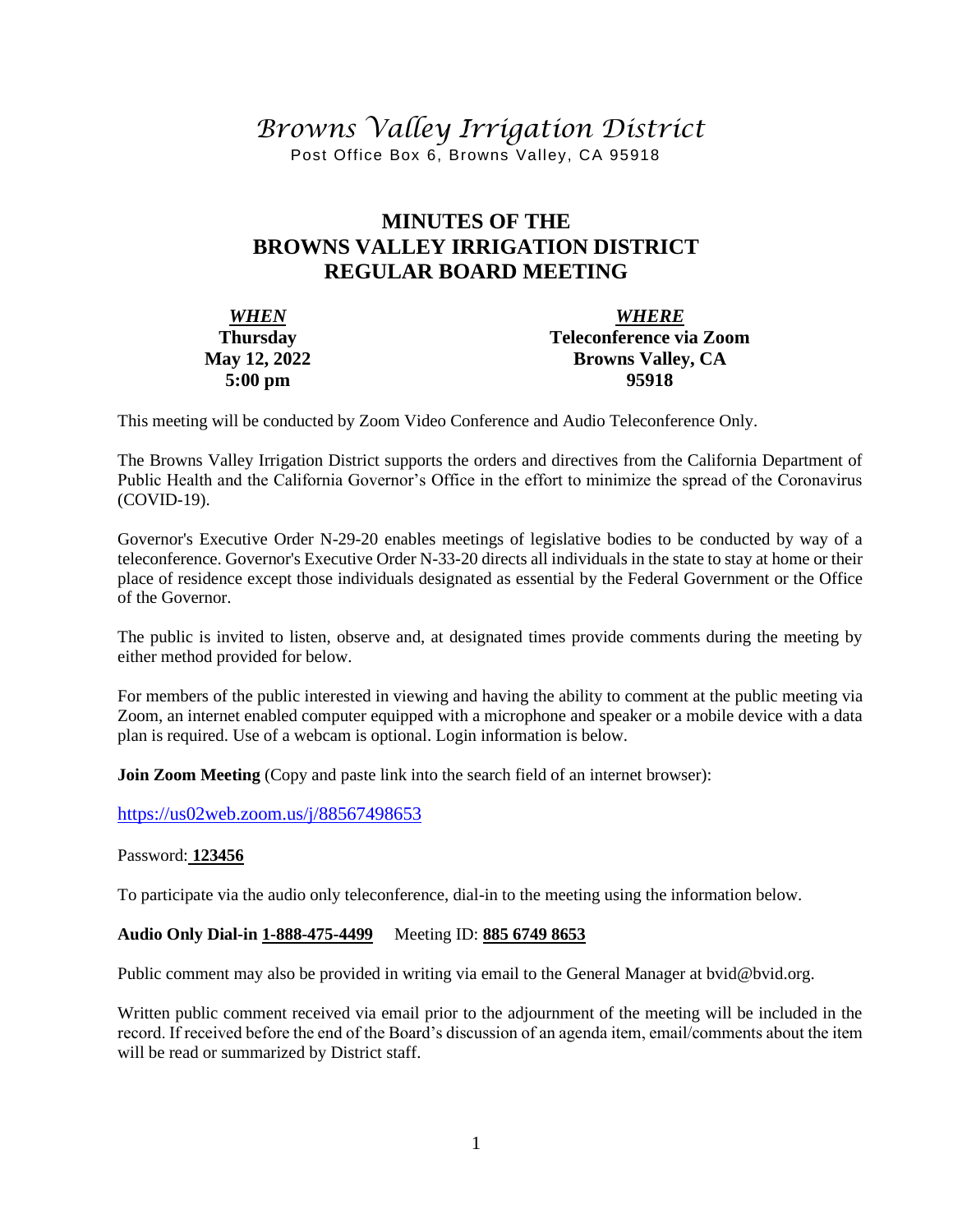## **MINUTES OF THE REGULAR BOARD MEETING OF THE BROWNS VALLEY IRRIGATION DISTRICT MAY 12, 2022**

President Bordsen called the Regular Meeting of the Board of Directors of the Browns Valley Irrigation District to order. Directors present were Wheeler, Woods, Lowe and Sokoloski. Also in attendance were Secretary /Manager Kelly McNally and Operations Manager Shrader. Clerk Springsteen absent.

## **1. Minutes: The Minutes of the April 28, 2022 Board Meeting will be reviewed by the Board for**

**approval.** A motion by Director Woods seconded by Director Wheeler to approve the April 28, 2022 minutes. All ayes, motion passed.

## **2. Public Forum:** None

**3. Finance Committee Report: Concerning the April 2022 Financials.** A motion by Director Wheeler seconded by Director Lowe to approve the April 2022 financials. All ayes, motion passed.

**4. The Board will consider re-authorizing Board of Directors meetings to be held via teleconference under AB 361.** A motion by Director Lowe seconded by Director Sokoloski to reauthorize Board meetings to be held via teleconference. All ayes, motion passed.

**5. The Board will consider Resolution 05-12-22-01 declaring an intent to retain control of water conserved by the Sicard Flat Pipeline Project.** A motion by Director Lowe, seconded by Director Woods to adopt Resolution 05-12-22-01 Director Bordsen polled the Board

AYES: Directors Bordsen, Lowe, Wheeler, Sokoloski and Woods NOES: None ABSTAIN: None ABSENT: None Resolution 05-12-22-01 Passed

## **6. Manager's Report:**

#### **COLLINS LAKE STATUS**

| <b>DATE</b>  | <b>REMAINING SUPPLY</b><br><b>VOLUME</b> | $\%$  |            | LAKE ELEVATION DIST BELOW SPILL | <b>RELEASES</b>    | <b>GEN OUTPUT</b> |
|--------------|------------------------------------------|-------|------------|---------------------------------|--------------------|-------------------|
| <b>TODAY</b> | 32.130 AF                                | 64.9% | 1.163.7 FT | 19.3 FT                         | <b>CFS</b><br>67.2 | 366 kW            |
| 11 YEAR AGO  | 18,380 AF                                | 37.1% | 1,145.4 FT | 37.6 FT                         | CFS<br>61.7        | 264 kW            |

## **YUBA RIVER STATUS (PUMPLINE CANAL)**

| <b>DATE</b>  | <b>MAX DIVERSION RATE</b> | <b>BVID WATER RIGHT</b> | <b>CURRENT</b>    |
|--------------|---------------------------|-------------------------|-------------------|
|              | (BVID/YWA CONTRACT)       | (CURRENT MONTH)         | DIVERSION*        |
| <b>TODAY</b> | 90 CFS                    | <b>CFS</b><br>90.       | <b>CFS</b><br>60. |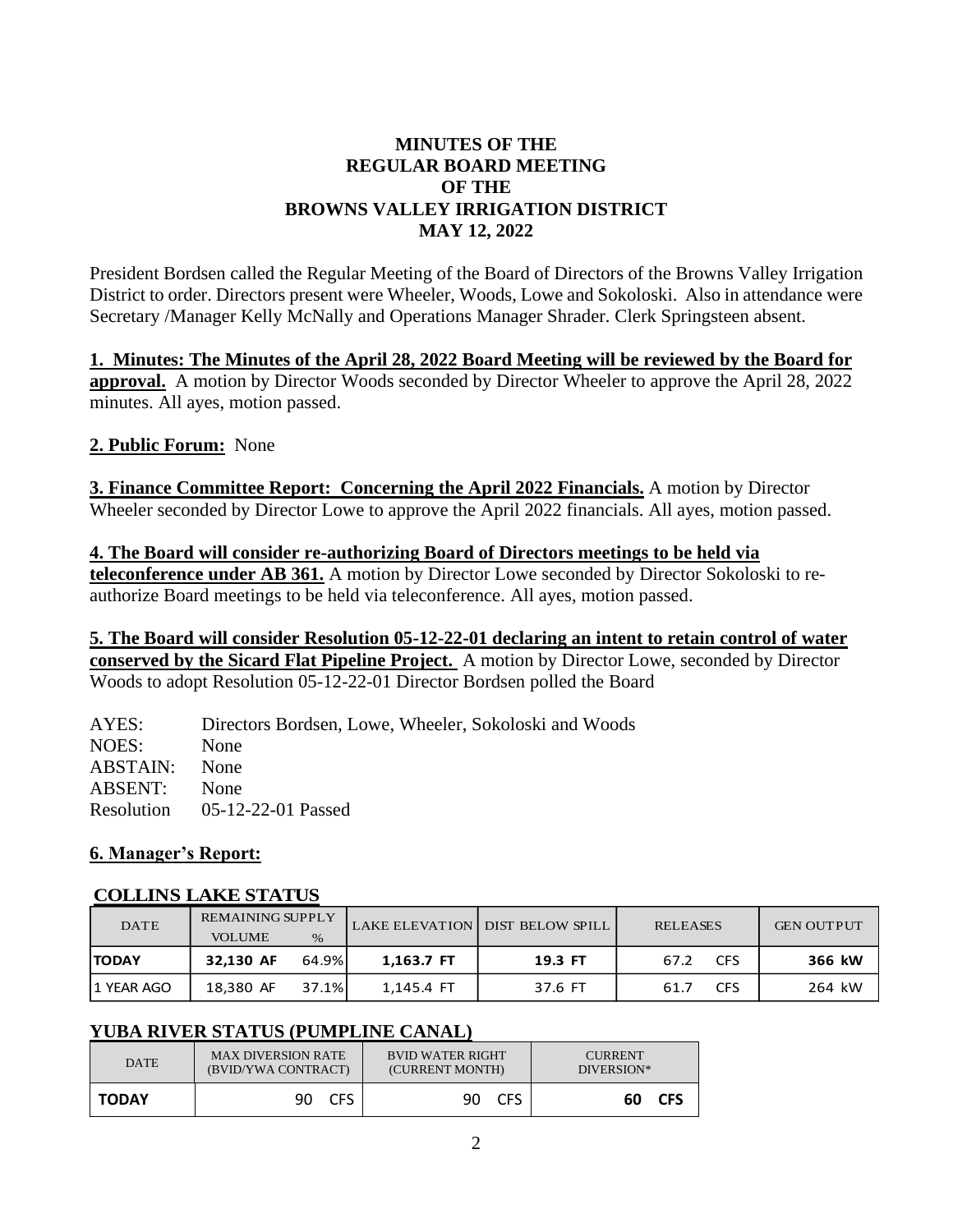*\*If the current diversion exceeds BVID monthly water right, the difference is deducted from the District's "Project Base Supply."*

## **STAFF ACTIVITIES**

We remain under a drought ordinance and are limiting customers from increasing their services and new customers are only eligible for one unit of water until the ordinance is lifted.

The Manager and Operations Manager met with DSOD on May 11, 2022 for the annual inspection of Virginia Ranch Dam. The final inspection report will be submitted to the District by the end of June.

The Manager and Director Bordsen met with Willie Wittlesey and Ryan McNally from YWA regarding the Water Supply Agreement and potential YWA grant projects.

The Operations and Operations met with Director Bordsen and Director Woods regarding the Rules and Regulations and the office design.

#### **CURRENT PROJECTS**

#### **Groundwater Substitution Transfer**

Pumping for the 2022 Groundwater Substitution transfer began on April 1, 2022 and will continue through October 31, 2022.

Staff will continue to sound the wells monthly, and per YWA's request, take EC readings at the initiation of pumping, two months later and again at the end.

#### **Conserved Water Transfer**

The Santa Clara Valley and Dudley Ridge Water Districts have agreed to the terms of the Conserved Water Transfer.

#### **PAST MEETINGS**

- 5/2/2022 Bay-Delta Task Force Meeting.  $5/2/2022 -$ 5/6/2022 ACWA Spring Conference. 5/10/2022 BVID/YWA Water Supply discussion.
- 5/11/2022 DSOD Inspection.

#### **FUTURE MEETINGS**

- 5/17/2022 YWA Board of Directors meeting.
- 5/18/2022 Yuba IRWM Meeting.
- 5/18/2022 Yuba Water Project Operations and Development Committee meeting.
- 5/19/2022 Yuba River Endowment Board Meeting.